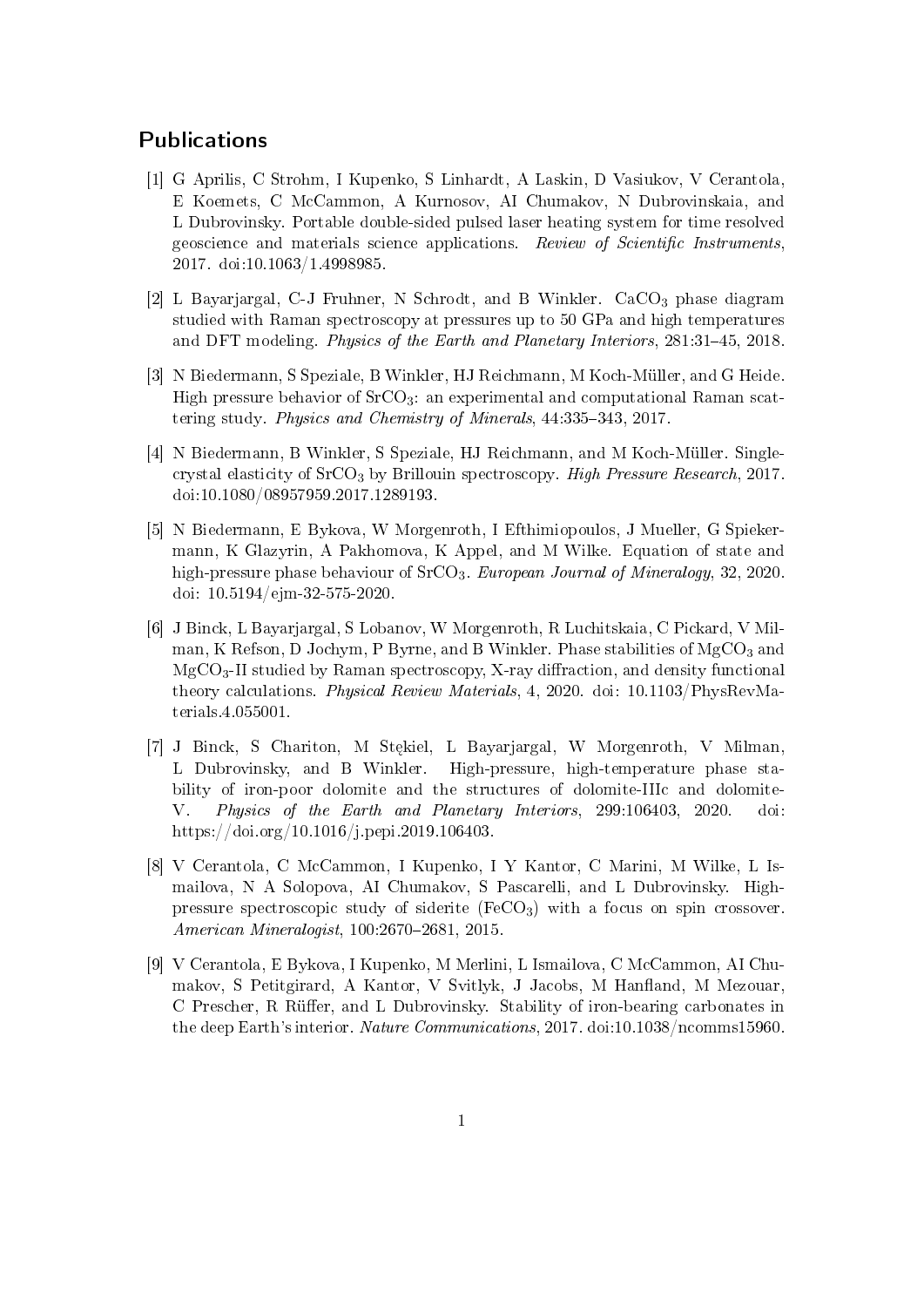- [10] V Cerantola, M Wilke, I Kantor, L Ismailova, I Kupenko, C McCammon, S Pascarelli, and L Dubrovinsky. Experimental investigation of  $FeCO<sub>3</sub>$  (siderite) stability in Earth's lower mantle using XANES spectroscopy. American Mineralogist, 104(8): 083-1091, 8 2019. doi: 10.2138/am-2019-6428.
- [11] S Chariton, V Cerantola, L Ismailova, E Bykova, M Bykov, I Kupenko, C McCammon, and L Dubrovinsky. The high-pressure behavior of spherocobaltite  $(CoCO<sub>3</sub>)$ : A single crystal Raman spectroscopy and XRD study. Physics and Chemistry of  $Minerals$ , pages 1-10, 2017. doi:10.1007/s00269-017-0902-5.
- [12] S Chariton, M Bykov, E Bykova, E Koemets, T Fedotenko, B Winkler, M Hanfland, V Prakapenka, E Greenberg, C Mccammon, and L Dubrovinsky. The crystal structures of Fe-bearing  $\rm MgCO_3$  sp<sup>2</sup>- and sp<sup>3</sup>-carbonates at 98 GPa from single-crystal Xray diffraction using synchrotron radiation. Acta Crystallographica Section E Crys $tallographic \textit{Communications}, 76:715-719, 2020. \textit{doi: } 10.1107/S2056989020005411.$
- [13] S Chariton, C McCammon, D M Vasiukov, M Stekiel, A Kantor, V Cerantola, I Kupenko, T Fedotenko, E Koemets, M Hanfland, AI Chumakov, and L Dubrovinsky. Seismic detectability of carbonates in the deep earth: A nuclear inelastic scattering study. American Mineralogist, 105(3), 2020. doi: https://doi.org/10.2138/am-2020- 6901.
- [14] I Efthimiopoulos, S Jahn, A Kuras, U Schade, and M Koch-Müller. Combined highpressure and high temperature vibrational studies of dolomite: phase diagram and evidence of a new distorted phase. Physics and Chemistry of Minerals, pages  $1-12$ , 2017. doi:10.1007/s00269-017-0874-5.
- [15] I Efthimiopoulos, M Germer, S Jahn, M Harms, H J Reichmann, S Speziale, U Schade, M Sieber, and M Koch-Müller. Effects of hydrostaticity on the structural stability of carbonates at lower mantle pressures: the case study of dolomite. High Pressure Research, 39:1-14, 2018. doi: 10.1080/08957959.2018.1558223.
- [16] I Efthimiopoulos, J Müller, B Winkler, C Otzen, M Harms, U Schade, and M Koch-Müller. Vibrational response of strontianite at high pressures and high temperatures and construction of  $P-T$  phase diagram. Physics and Chemistry of Minerals, pages 19, 2018. doi:10.1007/s00269-018-0984-8.
- [17] C-J Fruhner, L Bayarjargal, N Schrodt, R Luchitskaia, W Morgenroth, and B Winkler. Pressure-induced phase transition from calcite to aragonite detected by fluorescence spectroscopy. European Journal of Mineralogy,  $30(4)$ :711-720, 2018.
- [18] M Koch-Müller, S Jahn, N Birkholz, E Ritter, and U Schade. Phase transitions in the system  $CaCO<sub>3</sub>$  at high P and T determined by in situ vibrational spectroscopy in diamond anvil cells and first-principles simulations. Physics and Chemistry of  $Minerals, 43:545-561, 2016.$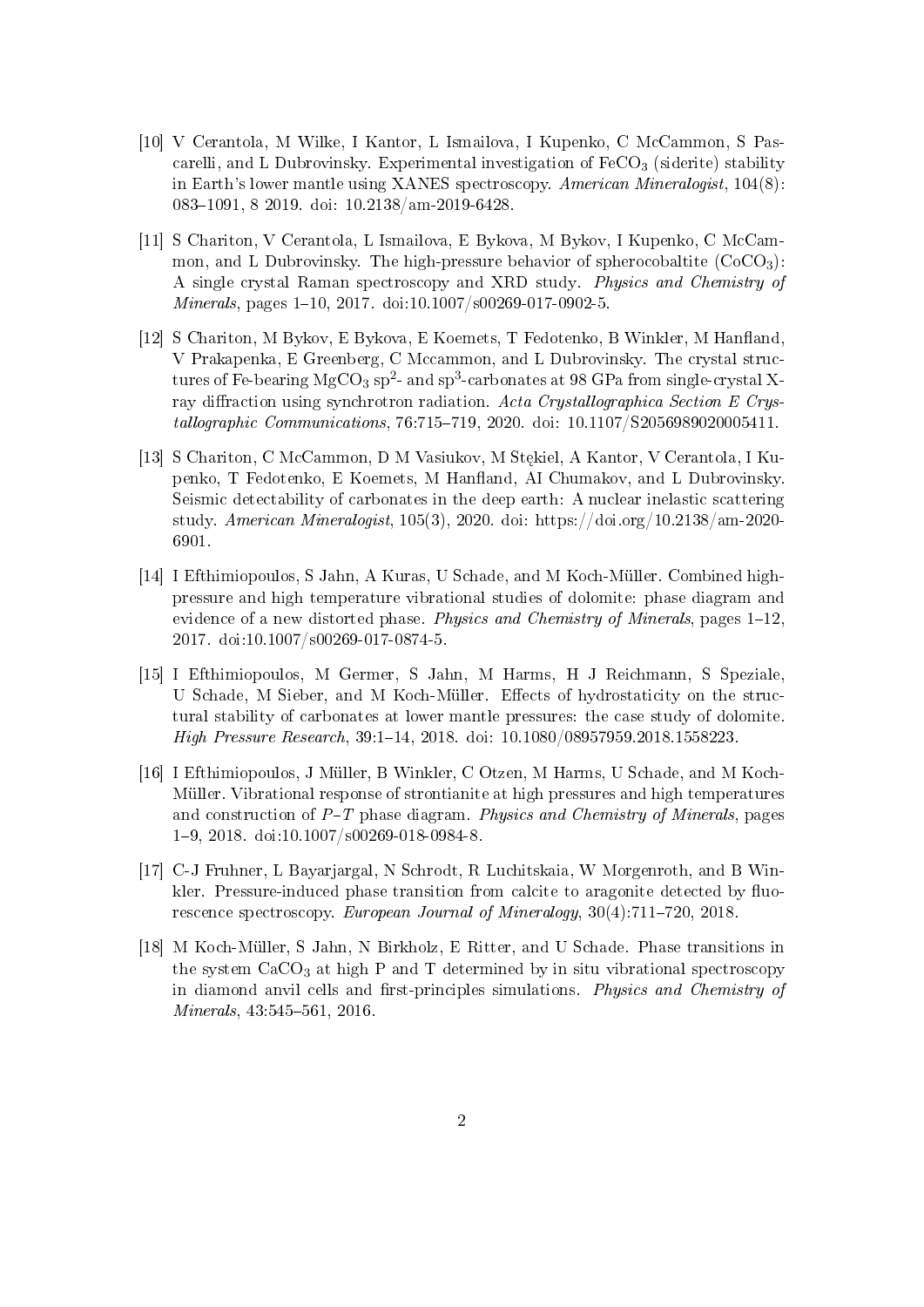- [19] I Kupenko, C McCammon, R Sinmyo, V Cerantola, V Potapkin, AI Chumakov, A Kantor, R Rueffer, and L Dubrovinsky. Oxidation state of the lower mantle: In situ observations of the iron electronic conguration in bridgmanite at extreme conditions. Earth and Planetary Science Letters, 423:78-86, 2015.
- [20] I Kupenko, C Strohm, C McCammon, V Cerantola, K Glazyrin, S Petitgirard, D Vasiukov, G Aprilis, AI Chumakov, R Rueffer, and L Dubrovinsky. Time differentiated nuclear resonance spectroscopy coupled with pulsed laser heating in diamond anvil cells. Reviews of Scientific Instruments,  $86:114501-114508$ ,  $2015$ .
- [21] D Laniel, J Binck, B Winkler, S Vogel, T Fedotenko, S Chariton, V Prakapenka, V Milman, W Schnick, L Dubrovinsky, and N Dubrovinskaia. Synthesis, crystal structure and structure-property relations of strontium orthocarbonate,  $Sr_2CO_4$ . Acta Crystallographica Section B Structural Science, Crystal Engineering and Materials, 77, 2021. doi: 10.1107/S2052520620016650.
- [22] S Lobanov and A Goncharov. Pressure-Induced  $sp^2$   $sp^3$  Transitions in Carbon-Bearing Phases, pages 1–9. John Wiley and Sons, 2020. ISBN 9781119508229. doi: 10.1002/9781119508229.ch1.
- [23] NS Martirosyan, K Litasov, S Lobanov, A F Goncharov, A Shatskiy, H Ohfuji, and V Prakapenka. The Mg-carbonate–Fe interaction: Implication for the fate of subducted carbonates and formation of diamond in the lower mantle. Geoscience Frontiers,  $10(4)$ :1449-1458, 2019. doi:  $10.1016/j$ .gsf.2018.10.003.
- [24] NS Martirosyan, A Shatskiy, AD Chanyshev, KD Litasov, IV Podborodnikov, and T Yoshino. Effect of water on the magnesite-iron interaction, with implications for the fate of carbonates in the deep mantle. *Lithos*,  $326-327:435-445$ , 2019. doi: 10.1016/j.lithos.2019.01.004.
- [25] NS Martirosyan, I Efthimiopoulos, L Pennacchioni, R Wirth, S Jahn, and M Koch-Müller. Effect of cationic substitution in the pressure-induced phase transitions in calcium carbonate. American Mineralogist, 105, 2020. doi: 10.2138/am-2020-7547.
- [26] J Müller, S Speziale, I Efthimiopoulos, S Jahn, and M Koch-Müller. Raman spectroscopy of siderite at high pressure: Evidence for a sharp spin transition. American  $Mineralogist, 101:2638-2644, 2016.$
- [27] J Müller, I Efthimiopoulos, S Jahn, and M Koch-Müller. Effect of temperature on the pressure-induced spin transition in siderite and ferromagnesite derived from Raman spectroscopy. European Journal of Mineralogy, 2017. doi:10.1007/s00269- 017-0874-5.
- [28] J Müller, M Koch-Müller, D Rhede, F Wilke, and R Wirth. Melting relations in the system  $CaCO<sub>3</sub>-MgCO<sub>3</sub>$  at 6 GPa. American Mineralogist, 2017. doi:10.2138/am-2017-5831.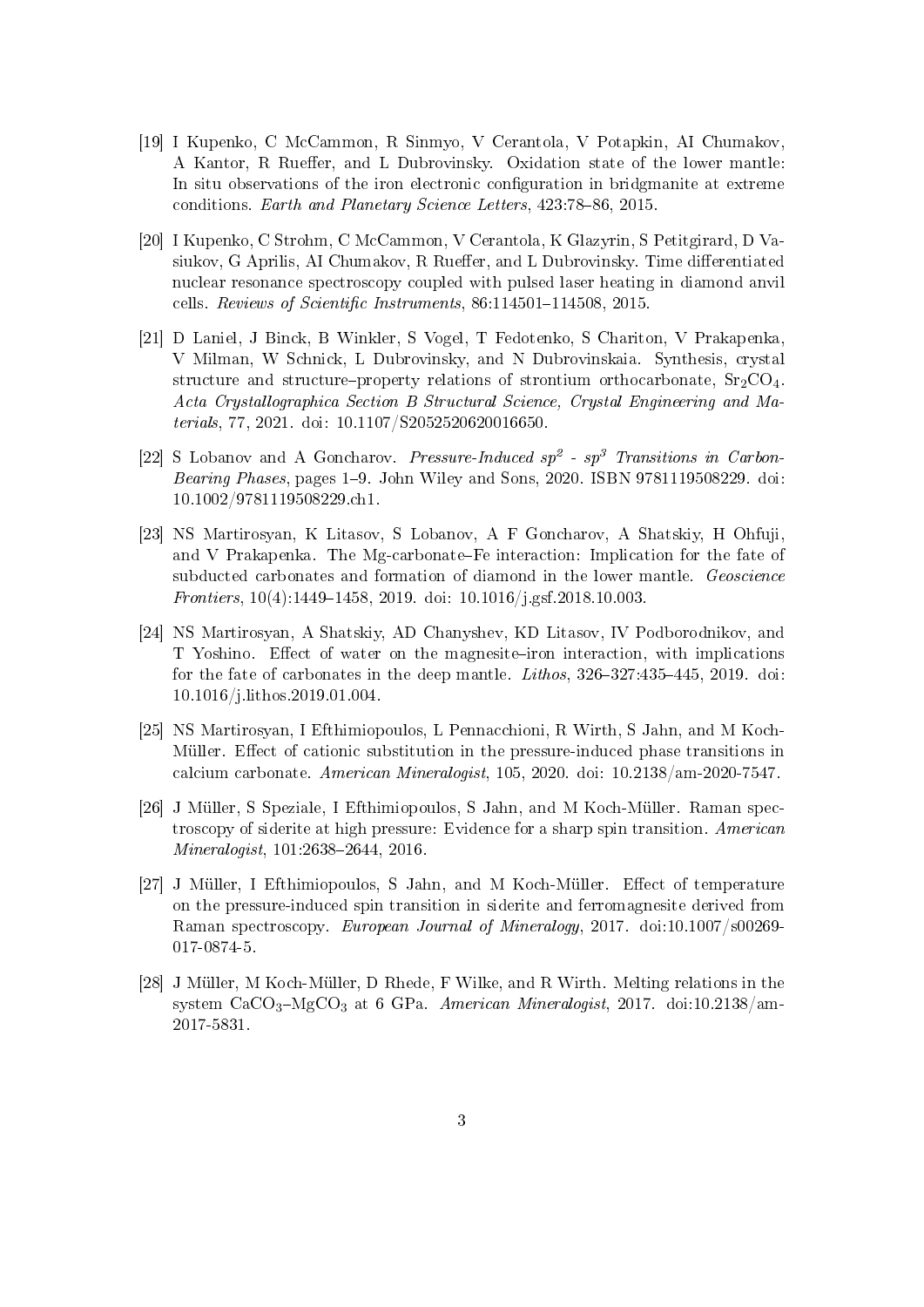- [29] TT Nguyen, A Bosak, JD Bauer, R Luchitskaia, K Refson, V Milman, and B Winkler. Lattice dynamics and elasticity of  $S<sub>r</sub>CO<sub>3</sub>$ . Journal of Applied Crystallography, 49:19, 2016.
- [30] A Nyrow, C Sternemann, JS Tse, C Weis, CJ Sahle, K Mende, F Wieland, V Cerantola, RA Gordon, G Spiekermann, T Regier, M Wilke, and M Tolan. Bulk sensitive determination of the  $\rm Fe^{3+}/Fe_{Tot}$ -ratio in minerals by Fe  $\rm L_{2/3}$ -edge X-ray Raman scattering. Journal of Analytical Atomic Spectrometry,  $31:815-820$ ,  $2016$ .
- [31] S Petitgirard, G Spiekermann, C Weis, CJ Sahle, C Sternemann, and M Wilke. Miniature diamond anvils for X-ray Raman scattering spectroscopy experiments at high pressure. Journal of Synchrotron Radiation, 24:276-282, 2017.
- [32] C Prescher, L Dubrovinsky, E Bykova, I Kupenko, K Glazyrin, A Kantor, C McCammon, M Mookherjee, Y Nakajima, N Miyajima, R Sinmyo, V Cerantola, N Dubrovinskaia, V Prakapenka, R Rüffer, AI Chumakov, and M Hanfland. High Poisson's ratio of Earth's inner core explained by carbon alloying. Nature  $Geoscience$ ,  $8:220-223$ , 2015.
- [33] T Schlothauer, C Schimpf, E Brendler, K Keller, E Kroke, and G Heide. Halide based shock-wave treatment of fluid-rich natural phases. Journal of Physics: Conference  $Series, 635:1-12, 2015.$
- [34] T Schlothauer, C Schimpf, MR Schwarz, G Heide, and E Kroke. The role of decompression and micro-jetting in shock wave synthesis experiments. Journal of Physics: Conference Series, 774:12053, 2016.
- [35] M Sieber, F Wilke, and M Koch-Müller. Partition Coefficients of trace elements between carbonates and melt and suprasolidus phase relations of Ca-Mg-carbonates at 6 GPa. American Mineralogist, 105:922-931, 2020. doi: 10.2138/am-2020-7098.
- [36] NA Solopova, L Dubrovinsky, AV Spivak, YA Litvin, and N Dubrovinskaia. Melting and decomposition of  $MgCO<sub>3</sub>$  at pressures up to 84 GPa. Physics and Chemistry of  $Minerals, 42:73-81, 2015.$
- [37] D Spahr, L Bayarjargal, V Vinograd, R Luchitskaia, V Milman, and B Winkler. A new Ba $Ca(CO<sub>3</sub>)<sub>2</sub>$  polymorph. Acta Crystallographica Section B, 75(3), 2019. doi: 10.1107/S2052520619003238.
- [38] S Speziale, F Castorina, P Censi, C de Barros Gomes, L Soares Marques, and P Comin-Chiaramonti. Carbonatites from the southern brazilian platform: I. Open Geosciences, 12, 2020. doi: https://doi.org/10.1515/geo-2020-0050.
- [39] S Speziale, F Castorina, P Censi, C de Barros Gomes, L Soares Marques, and P Comin-Chiaramonti. Carbonatites from the southern brazilian platform: A review. ii: Isotopic evidences. Open Geosciences, 12, 2020. doi: https://doi.org/10.1515/geo-2020-0032.